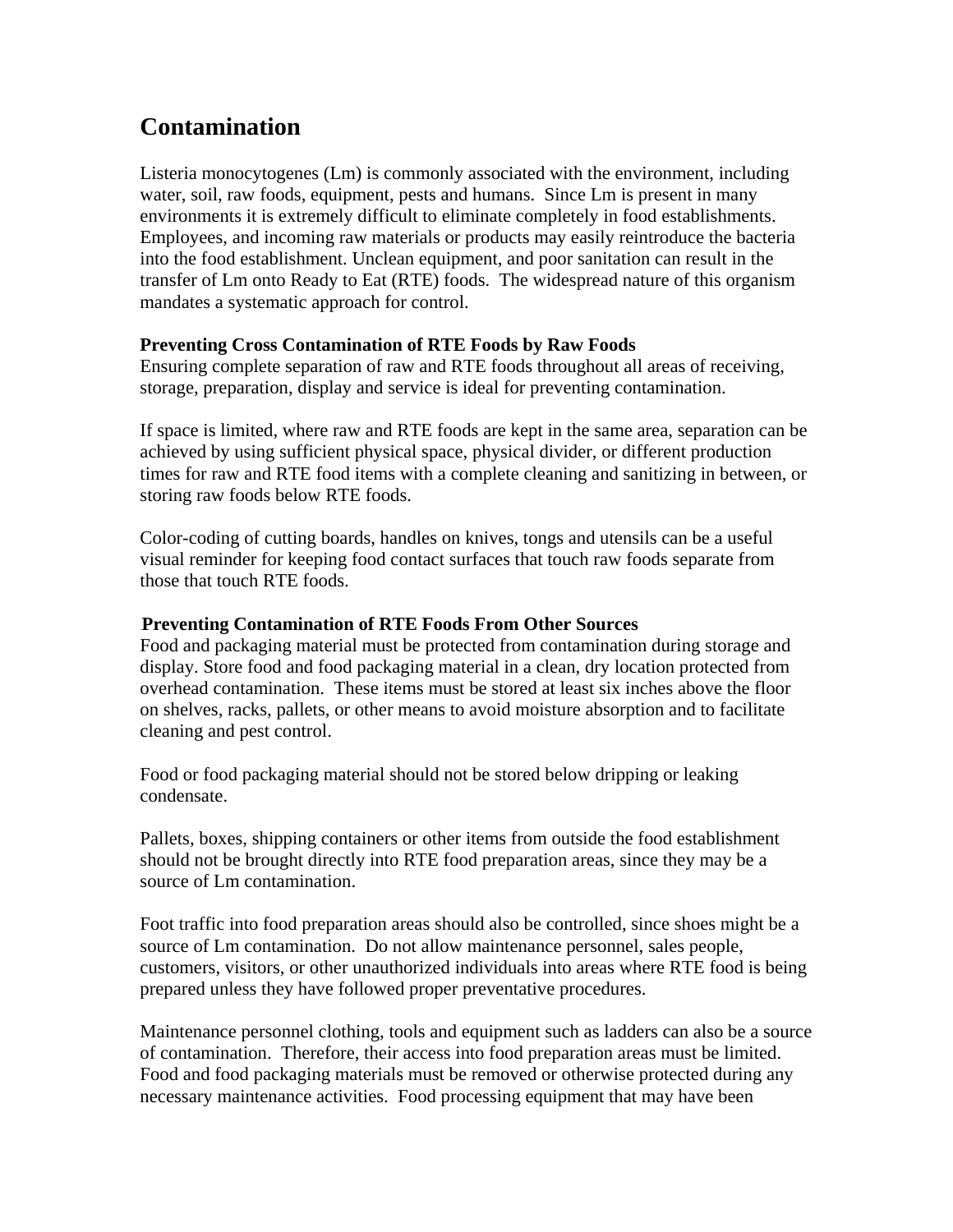contaminated during any maintenance activities must be cleaned and sanitized prior to use. Whenever possible, defective equipment should not be repaired in a food preparation area.

Garnishes may also be a source of contamination. To reduce this risk, fresh garnishes should be thoroughly washed if they come in contact with RTE foods and replaced regularly. Plastic garnishes should be cleaned and sanitized between uses.

Minimize adding to or topping off RTE foods while on display. If this is not possible, a system should be in place to ensure a complete break in the cycle of commingling RTE products. The timeframe should be 7 days or less from the time the first RTE was prepared and placed out on display. The temperature of the commingled RTE product must be kept at 41°F or below.

Wet cleaning and sanitizing should only take place after all exposed food and packaging products have been removed from the area or covered to protect them from splash contamination.

When it is necessary to temporarily retain product determined to be unsaleable for any reason, it should be segregated in a designated area (morgue) separate from saleable food items. Unsaleable products may include food items that are being returned to the distributor, food items that are out of code, or food items that are damaged or spoiled.

## **Employee Practices to Prevent Lm Contamination**

Lm can enter the food establishment on employee's clothing, including shoes, and contaminate food through poor food safety practices. A very important factor in limiting the risk of Lm contamination is ensuring employees are trained and knowledgeable about the sources of contamination and practices that can minimize or prevent problems. Employees should be aware of the severity of listeriosis and the potential damaging impact it could have on the establishment and its customers.

A written employee health and personal hygiene policy should be established. Refer to the FDA Food Code for specific requirements. Employees must be trained on proper hand washing, glove usage and other associated risks related to Lm.

An adequate number of hand washing sinks including a supply of soap and paper towels must be available and conveniently accessible to all employees in food preparation areas and restrooms. If used, nailbrushes should be cleaned and sanitized regularly.

Employees should avoid direct bare hand contact with any RTE foods. Single-service gloves, or cleaned and sanitized utensils, such as tongs, spoons or ladles should be used whenever possible.

Gloves should be changed and discarded and hands washed every time the employee changes tasks or the gloves become soiled or contaminated. Gloves are never a substitute for proper hand washing.